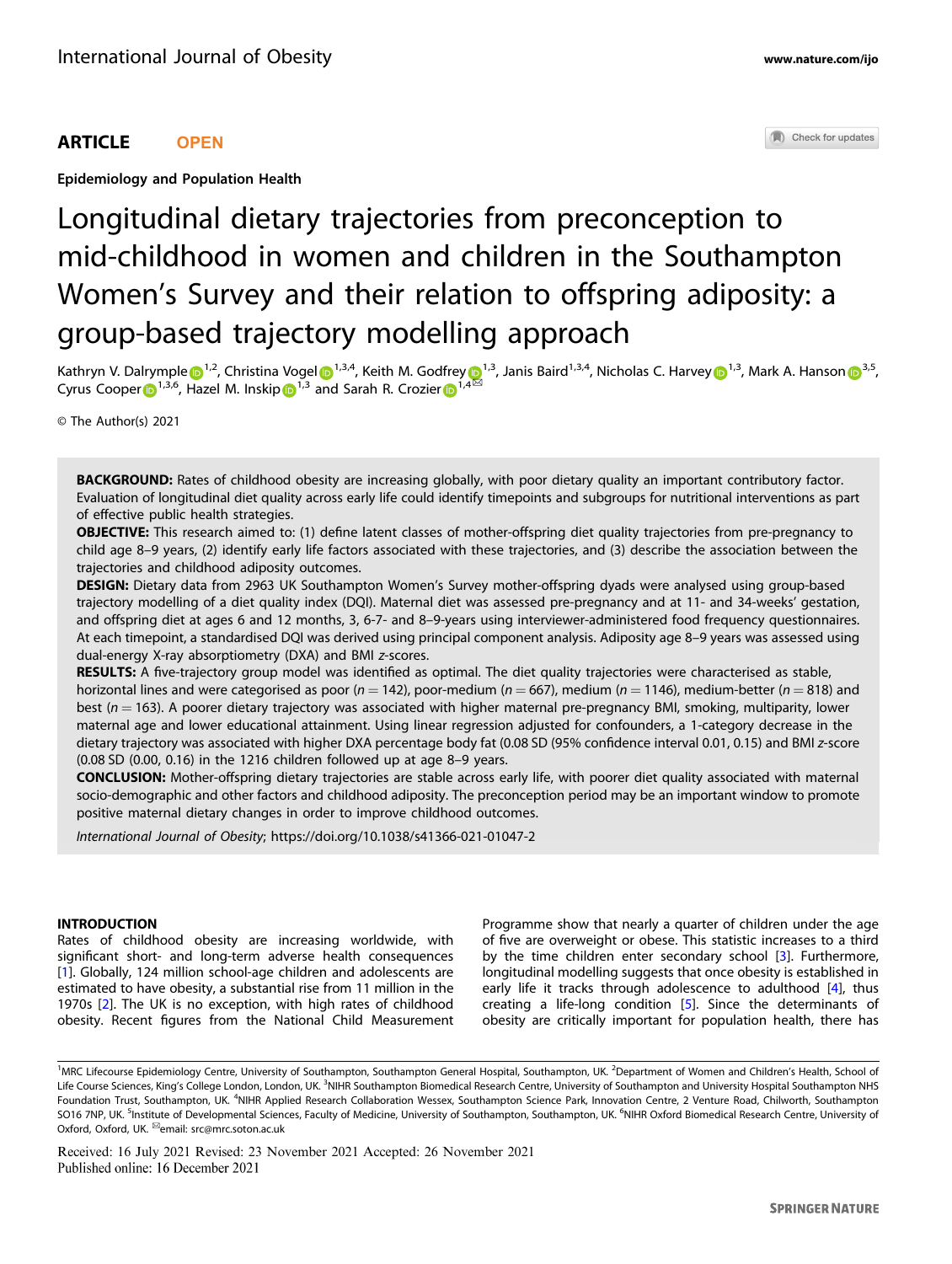$\overline{2}$ 

been a major research effort in recent years to identify the responsible contributing factors in order to reduce rates of childhood obesity [[6](#page-6-0)]. The strategy published by the World Health Organization (WHO) Commission on Ending Childhood Obesity (ECHO) Report concludes that reducing rates of childhood obesity requires identifying critical lifecourse periods when intervention may be most effective, including in the mother before conception and in pregnancy before conception [\[7\]](#page-6-0).

Poor diet quality is recognised as an important contributing factor in the development of childhood obesity [\[8\]](#page-6-0) and this association is evident even before conception [\[9\]](#page-6-0). Several studies have independently reported relationships between childhood obesity and maternal antenatal diet [\[10\]](#page-6-0), breastfeeding duration [[11\]](#page-6-0), the development of child eating behaviours [\[12\]](#page-7-0) and a high intake of processed and sweet foods [[13\]](#page-7-0). Additionally, diet quality is known to vary during early life as it is influenced by family and environmental exposures [[14\]](#page-7-0) so single assessment timepoints may not reflect changes in diet intake over time. In addition, while several methods are available for modelling longitudinal data [[15\]](#page-7-0) these techniques have not as yet been applied to diet quality data in early life. Modelling dietary trajectories and classifying individuals into subgroups (latent classes) could identify timepoints and subgroups at risk of poor dietary intake, therefore providing important information about when and in whom to intervene with nutritional interventions. Such modelling of dietary data could provide valuable insight into the influence of poor diet quality on health outcomes and inform future public health strategies focused on prevention of childhood obesity.

In accordance with the recommendation in the WHO ECHO Report we have modelled latent class trajectories of longitudinal diet quality index (DQI) data across early life and examined the association of these trajectories with childhood obesity outcomes using data from the UK Southampton Women's Survey (SWS), the only population-based longitudinal study in Europe of women and their children for which information was obtained from the mothers before the conception of the child [\[16\]](#page-7-0). The aim of this present analysis was to: (1) define latent classes of diet quality trajectories from pre-pregnancy to 8–9 years of age using groupbased trajectory modelling of a DQI, (2) identify early life sociodemographic variables associated with these trajectories, and (3) describe the association between the trajectories and adiposity outcomes in 8–9-year-old children obtained from dualenergy X-ray absorptiometry (DXA), BMI z-scores and mid-upper arm and waist circumferences.

# **METHODS**

# **Participants**

This study is a longitudinal analysis from the SWS, a cohort of women and their children living in the city of Southampton, UK [[16\]](#page-7-0). The initial wave of the study was designed to measure the pre-pregnancy characteristics (lifestyle, diet and anthropometry) of women aged 20–34 years. Of those who subsequently became pregnant, follow-ups were performed across pregnancy, infancy and childhood. Between April 1998 and December 2002, 12,583 initially non-pregnant women were recruited to the SWS. The women who subsequently became pregnant were invited to attend face to face follow-ups at 11, 19- and 34-weeks' gestation; 3158 had liveborn singleton infants in the study. The offspring have been studied across infancy (birth, 6 and 12 months) and childhood (2, 3, 4, 6–7 and 8–9). All interviews were performed by trained research nurses. SWS was conducted according to the guidelines laid down in the Declaration of Helsinki and was approved by the Southampton and South West Hampshire Local Research Ethics Committee (08/H0502/95). Written informed consent was obtained from all participating women and by a parent or guardian with parental responsibility on behalf of their children.

### Maternal data

At the preconception interview, details of maternal ethnicity, highest educational attainment (defined in six groups), smoking status and parity

were recorded. Height was measured with a portable stadiometer (Harpenden; CMS Weighing Equipment Ltd, London, UK) to the nearest 0.1 cm with the head in the Frankfort plane. Weight was measured with calibrated electronic scales (Seca, Hamburg, Germany) to the nearest 0.1 kg (after removal of shoes, heavy clothing and jewelry). The dominant household social class (by occupation) was also defined (according to the Registrar General classifications). For those women who became pregnant, any smoking in pregnancy was derived (yes vs. no) from the smoking questionnaires before, during and after pregnancy. Maternal age was calculated at birth.

#### Childhood data

At birth, the baby was weighed on calibrated digital scales to the nearest 1 g (Seca) and gestational age calculated from the expected delivery date, estimated by the date of the last menstrual period or obstetric ultrasound. At the 6- and 12-month visits duration of breastfeeding was defined according to the date of the last breastfeed [\[17\]](#page-7-0). When the child was age 8–9 years, height was recorded using a portable stadiometer to the nearest 0.1 cm (Leicester height measurer) and weight using calibrated digital scales to the nearest 0.1 kg (Seca). BMI z-scores were calculated using the WHO reference data, which are age and sex standardised [[18\]](#page-7-0). Anthropometry was also assessed by mid-upper arm and waist circumferences (measured in triplicate and the mean derived). The children who completed the 8-9-year visit ( $n = 1216$ ) were also invited to undergo a DXA scan to assess body composition [Hologic Discovery A machine (Hologic Inc., Bedford, MA, USA; Software V12.7.3)]. Total and proportionate fat mass were derived from the whole-body scan through the use of pediatric software. All scan results were checked independently by two trained operators. The coefficient of variation for body composition analysis using the DXA instrument was 1.4–1.9%.

#### Food frequency questionnaires (FFQ)

Age specific FFQs were used to measure diet quality among women and their offspring. These measures aimed to capture information about habitual dietary intake and covered an age-appropriate time period. Maternal dietary intake was recorded at the preconception, 11- and 34-weeks' gestation visits [\[19](#page-7-0)]. In the mother, food intake over the previous 3-months was assessed using a 100-item validated FFQ [\[19](#page-7-0)]. Dietary intake was assessed in the offspring using age-specific FFQs when they were aged 6 and 12 months and 3, 6–7 and 8–9 years of age [\[20](#page-7-0)–[22\]](#page-7-0). In the offspring, at ages 6 and 12-months, food intake was assessed over the previous 7 days using a 34-item FFQ [[21\]](#page-7-0) and over the previous 4 weeks using a 78-item FFQ [\[22\]](#page-7-0), respectively. At ages 3, 6–7 and 8–9 years, food intake was evaluated over the preceding 3 months. At the 3 and 6–7 year visits, diet was assessed using an 80-item FFQ [\[20](#page-7-0)]. Due to time restrictions at the 8–9 years visit, a shortened (33 question) version of the 80-item FFQ was developed; the questions were selected based on evidence of an association between certain food groups and adiposity [\[23](#page-7-0)] and foods found to be discriminatory on a dietary quality score [\[24\]](#page-7-0). Offspring questionnaires were administered by trained research nurses to the child's parent or guardian. At each timepoint the foods listed in each FFQ were categorised into groups based on similar nutritional composition and principal component analysis was performed on the reported weekly frequencies of consumption of the food groups. At each timepoint the first principal component was found to describe a 'DQI' where healthy foods recommended by government guidelines were eaten frequently and less healthy foods which contribute to diet-related disease were eaten infrequently. The DQI has also been referred to as a prudent diet score [[25\]](#page-7-0) and an infant guidelines score [[26\]](#page-7-0); participants following this dietary pattern had higher scores while those showing the opposite pattern had low scores. At each time the scores were transformed (Fisher–Yates) to a mean of zero and a standard deviation (SD) of one [\[27](#page-7-0)]. Given the different ways in which the data were collected over time, standardisation was important to ensure that the indices would not be on arbitrary and inconsistent scales. Full details of these analyses, included validation of the FFQs, have been published previously [\[20](#page-7-0)–[22](#page-7-0), [28,](#page-7-0) [29](#page-7-0)].

#### Statistical analysis

For demographic statistics, binary and categorical variables are presented using counts and percentages. The distributions of continuous variables were assessed using coefficients of skewness and then summarised by mean and SD for normally distributed variables or median and interquartile range (IQR) for non-normally distributed variables.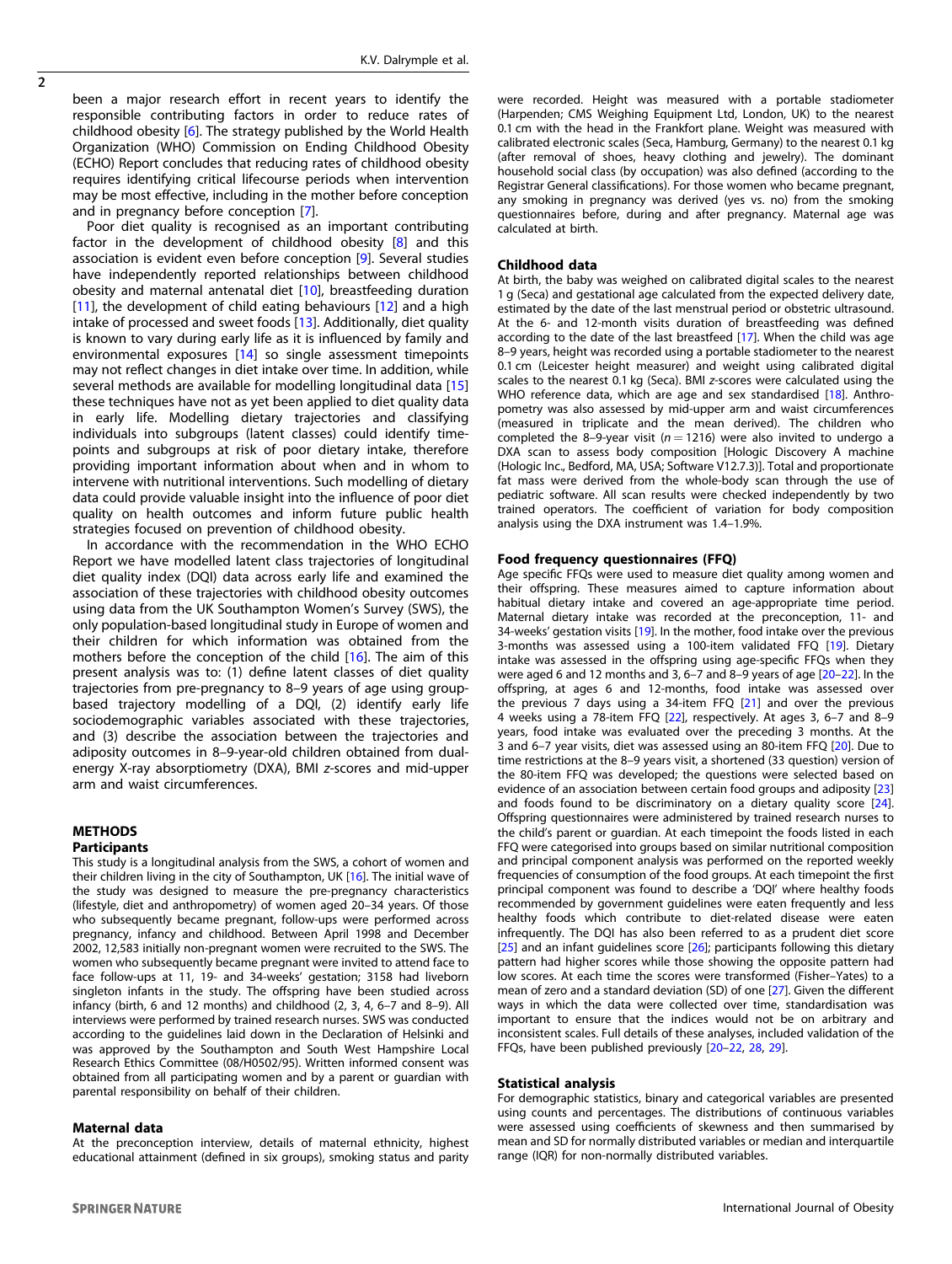#### Trajectory modelling

Group-based trajectory modelling (GBTM) was used to identify latent classes of the dietary trajectories (traj command in Stata version 15.0). This method is a semi-parametric mixture model in which the error variance is assumed to be the same for all classes and all time points [[30\]](#page-7-0). GBTM handles missing data by fitting the model using maximum likelihood estimation, and therefore handles missing data under the missing at random assumption [[31\]](#page-7-0). We used a censored normal model which is appropriate for continuous normally distributed data. For GBTM, we cannot assume that all trajectories follow the same longitudinal change in diet quality. Therefore, when fitting GBTM the shape of trajectory can be modelled as either intercept, linear, quadratic and cubic. To ensure model parsimony, non-significant cubic and quadratic terms were removed from trajectories. However, linear parameters were retained irrespective of significance as long as the BIC was lower than if an intercept parameter was used [\[32](#page-7-0)]. This process is then repeat until there is no improvement in the Bayesian Information Criterion which assesses model fit.

For the assessment time points, these were converted to mean age from birth (e.g. late pregnancy [34 weeks' gestation] for a full-term birth at 40 weeks was coded as -6 weeks). This study adheres to the Guidelines for Reporting on Latent Trajectory Studies (GRoLTS) checklist [\[33\]](#page-7-0) (Supplementary Table 1); following the guidelines in the checklist, as the number of latent classes is unknown, we used a forward modelling approach from one to six classes. After fitting the one-class model, we incrementally added extra classes and investigated the model fit criteria discussed below. To identify the appropriate number of classes, each iteration (model) was assessed using likelihood-based statistics and statistics on classifying individuals.

# Likelihood-based and classification statistics

The Bayesian Information Criteria (BIC) is a test statistic for model selection and a value closer to zero indicates a better model fit. Relative entropy is a measure of model classification uncertainty and should be close to one [\[15\]](#page-7-0). The Average Posterior Probability Assignment (APPA) and the ratio of the Odds of a Correct Classification (OCC) are class specific. The APPA is calculated as the average posterior probability of belonging to a class over all the individuals assigned to class. The OCC is the ratio of the odds of classifying participants into number of classes for that model and is based on the maximum probability classification rule. For each class within a model, the APPA should be >70% and the OCC should be >5 [[15](#page-7-0)]. Finally, the minimum proportion of participants assigned to each class should be 5% [[34](#page-7-0)]. The optimal number of classes selected was based on the lowest BIC and satisfactory values for the remaining criteria.

#### Association with early life demographic variables

Once the optimal number of trajectories was identified, ordered logistic regression was used to examine the relationships between the early life demographic characteristics and the trajectories. These results are reported as odds ratios (OR) with the most common group as the reference group. The early life demographic characteristics were: maternal BMI (continuous and WHO categories), highest education attainment (defined in six groups according to highest academic qualification), ethnicity (White vs. other), dominant family social class (6 categories), ever smoked and smoked in pregnancy (any vs. none), parity (0 vs.  $1 +$ ), age at birth, breastfeeding duration (never tried, <1 month, 1–3 months, 4–6 months, 7–11 months and 12 months or more), gestational age at delivery, birthweight and sex.

#### Association with adiposity outcomes at 8-years of age

Unadjusted and adjusted regression analyses were used to assess the relationships between the adiposity outcomes at 8-years of age and the dietary trajectories. Outcomes included: WHO BMI z-scores, arm and waist circumferences, lean mass and fat mass obtained by DXA. To identify the appropriate confounders, direct acyclic graphs were created for the offspring outcomes. These outcomes were grouped into two categories, (1) adiposity and lean mass, and (2) height. For both models the identified minimum adjustment sets were maternal BMI, parity, highest maternal education attainment and maternal age (Supplementary Figs. 1–2). To ensure that any sex and age differences were accounted for, the circumferences and DXA outcomes were also adjusted for child sex and age at the 8–9-year visit. The outcomes were also transformed to Fisher–Yates z-scores to allow the effect sizes to be compared [\[35](#page-7-0)].



Fig. 1 Flow diagram.

## RESULTS

Figure 1 illustrates the flowchart of participants eligible for the analysis. 3158 mothers gave birth to live born infants in SWS; although GBTM can handle missing outcome data, we excluded mother-child dyads if the mother  $(n = 1)$  or the child  $(n = 221)$ were missing all of their dietary assessment points. Of the 2936 included in the GBTM, 1216 children provided adiposity outcomes at 8–9 years of age.

For the 2936 mothers included in the analysis, the median BMI at the preconception visit was 24.1 kg/m<sup>2</sup> (21.8–27.3), 57% were categorised as having a healthy BMI, 2% were underweight and 41% had overweight or obesity. 59% had achieved a-levels or higher. Most (96%) of the cohort were White. Just under half (44%) were current or previous smokers, with 15% who smoked in pregnancy. Approximately half (48%) were multiparous and the mean age at birth was 30.7 years (Table [1](#page-3-0)). For the 1216 children who provided adiposity outcomes at 8–9 years of age (Supplementary Table 2), 62% were breastfed for >1 month. The median gestational age at delivery was 40.0 weeks, the average birthweight was 3447 g and 51% were female (Supplementary Table 2). In comparison with the SWS families who did not take part, mothers who attended the 8–9 year follow-up with their child were older, more likely to have achieved higher educational attainment, less likely to be a smoker and tended to have breastfed for longer (Supplementary Table 2).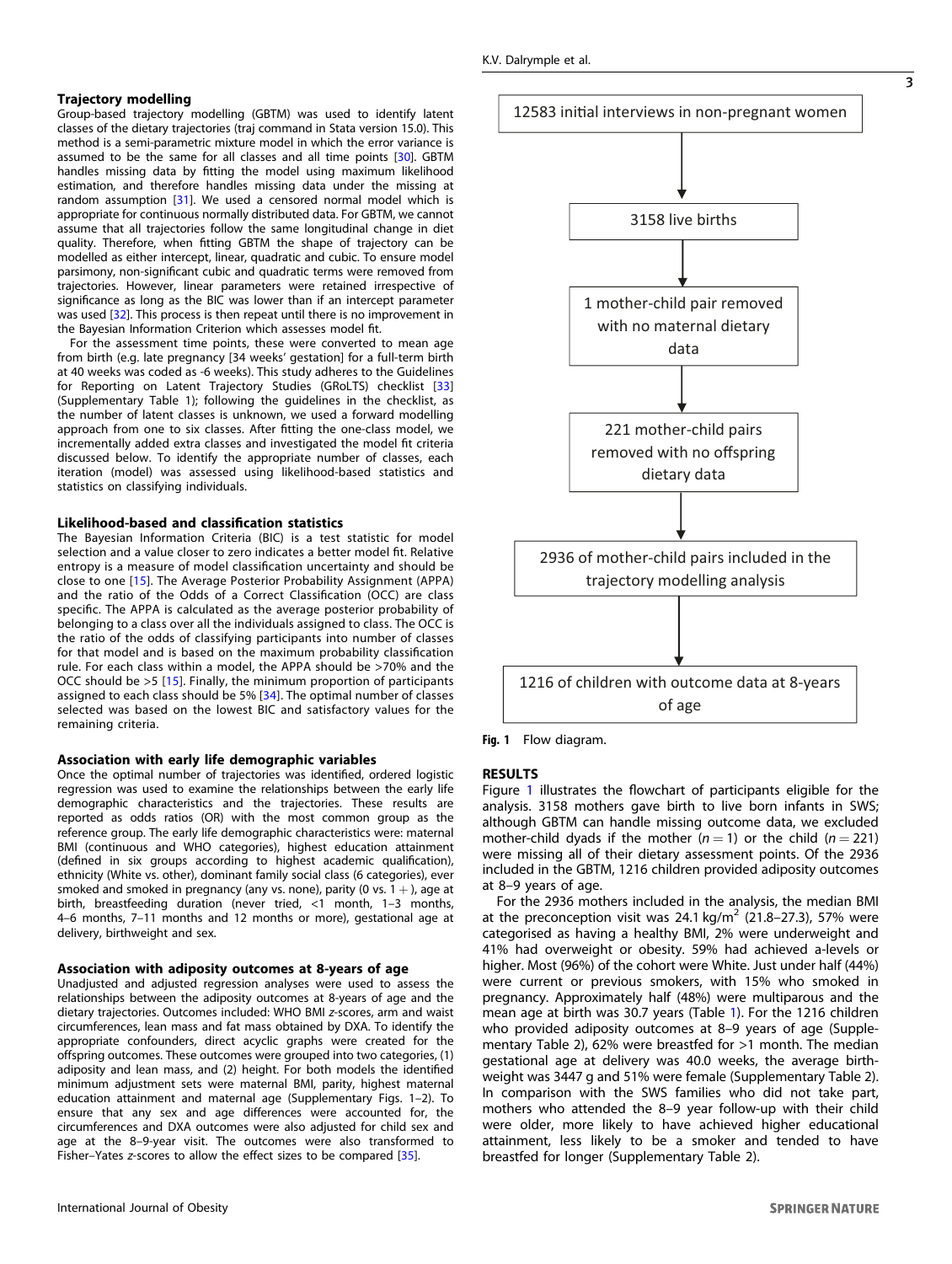<span id="page-3-0"></span>

| Table 1. Demographic characteristics of 2936 mother-child pairs from the Southampton Women's Survey. |
|------------------------------------------------------------------------------------------------------|
|                                                                                                      |

| <b>Maternal</b>                                |                    | NMean (SD)/N (%)/Median (IQR) <sup>a</sup> |                  |
|------------------------------------------------|--------------------|--------------------------------------------|------------------|
| Body mass index $(kg/m^2)$                     |                    | 2910                                       | 24.1 (21.8-27.3) |
| Body mass index categories ( $\text{kg/m}^2$ ) | Underweight        |                                            | 49 (2%)          |
|                                                | Healthy weight     |                                            | 1658 (57%)       |
|                                                | Overweight         |                                            | 798 (27%)        |
|                                                | Obese              |                                            | 405 (14%)        |
| <b>Oualification level</b>                     | A levels or higher | 2928                                       | 1741 (59%)       |
| Ethnicity (white)                              |                    | 2936                                       | 2812 (96%)       |
| Ever smoked                                    |                    | 2934                                       | 1283 (44%)       |
| Ever smoked in pregnancy                       |                    | 2802                                       | 432 (15%)        |
| Parity (Multiparous)                           |                    | 2934                                       | 1418 (48%)       |
| Age at birth (years)                           |                    | 2936                                       | 30.7(3.8)        |
| Family                                         |                    |                                            |                  |
| Dominant social class                          | Non-manual $\beta$ | 2891                                       | 2382 (82%)       |
| Child                                          |                    |                                            |                  |
| Breastfeeding                                  | $>1$ month         | 2806                                       | 1733 (62%)       |
| Gestational age at delivery (weeks)            |                    | 2936                                       | 39.8(1.8)        |
| Birthweight (grams)                            |                    | 2909                                       | 3442 (548.0)     |
| Sex (female)                                   |                    | 2936                                       | 1405 (48%)       |
|                                                |                    |                                            |                  |

 $IOR$  Interquartile range, N number, SD standard deviation.

<sup>a</sup>Binary and categorical variables are presented using counts and percentages. The distribution of continuous variables was assessed using coefficients of skewness and then summarised by mean and standard deviation (SD) or median and interquartile range (IQR) where appropriate.

<sup>β</sup>Includes professional, management and technical and skilled non-manual vs. skilled manual, partly skilled and unskilled.

A five-trajectory group model with intercept specification for all classes was identified as the optimal model. Classes 1–4 are illustrated in Supplementary fig. 3 and the model fit criteria for classes 1–6 are presented in Supplementary Table 3. Although the BIC was lower for the six classes, this model was rejected as only 1% of the population was assigned to one class. Figure 2 illustrates the dietary trajectories for the five groups with the 95% confidence interval based on predicted trajectory means and the individual trajectories are shown in Supplementary fig. 4. The diet quality trajectories were characterised as stable, horizontal lines, and were categorised as poor ( $n = 142$ , 5%), poor-medium  $(n = 667, 23%)$ , medium ( $n = 1146, 39%)$ , medium-better ( $n = 818$ , 28%) and best  $(n = 163, 5\%)$ .

Firstly, we examined the associations between early life factors and the diet quality trajectories, deriving OR across a five-category diet quality continuous variable (Table [2](#page-4-0)). Poorer diet quality was associated with higher maternal pre-pregnancy BMI [OR 1.05 (95% confidence interval (CI) 1.03, 1.06)], smoking in pregnancy [6.68 (5.45, 8.19)] and multiparity [2.63 (2.29, 3.01)], lower maternal age at birth [0.89 (0.87, 0.90)], lower educational attainment (all  $p <$ 0.001) and lower dominant social class (all  $p < 0.001$ ). For the offspring, no breastfeeding or a short breastfeeding duration was associated with a poorer diet quality. Comparing characteristics of the poor and the best trajectory groups: 2% and 63% had degree qualifications, 55% and 2.5% smoked in pregnancy, 82% and 28% were multiparous and mean age at birth was 28.8 years and 31.9 years, respectively. There was no difference in the proportion of boys vs. girls across the groups.

Supplementary Table 4 reports the unadjusted associations between the dietary trajectories and adiposity outcomes at 8–9 years of age. A 1-class decrease in diet quality was associated with a higher BMI z-score, arm circumference, waist circumference and percentage body fat (all  $p < 0.001$ ) and a lower height-for-age zscore and percentage lean mass (all  $p < 0.001$ ). Following adjustment for maternal pre-pregnancy BMI, highest education attainment, age at birth and parity (Table [3](#page-5-0)) a one-class decrease



Fig. 2 Diet quality trajectories, using group-based trajectory modelling, from preconception to 8–9 years of age.

in the diet quality trajectory was associated with higher percentage body fat [0.08 SD (0.01, 0.15)] and BMI z-score [0.08 SD (0.00, 0.16)] and a lower percentage lean mass  $[-0.08 S D (-0.14, -0.01)]$  (Table [3](#page-5-0)). Comparing the mean body fat percentage for the lowest diet trajectory with the highest (27.3% vs. 23.6%), there was a 14% difference between the two groups (Fig. [3\)](#page-5-0). The loss of statistical significance from the unadjusted to the adjusted model illustrates the role of positive confounding between diet, socio-economic status and adiposity outcomes.

# **DISCUSSION**

This is the first study, to the authors' knowledge that has applied a latent class modelling approach to dietary data collected from preconception to mid-childhood. This comprehensive analysis has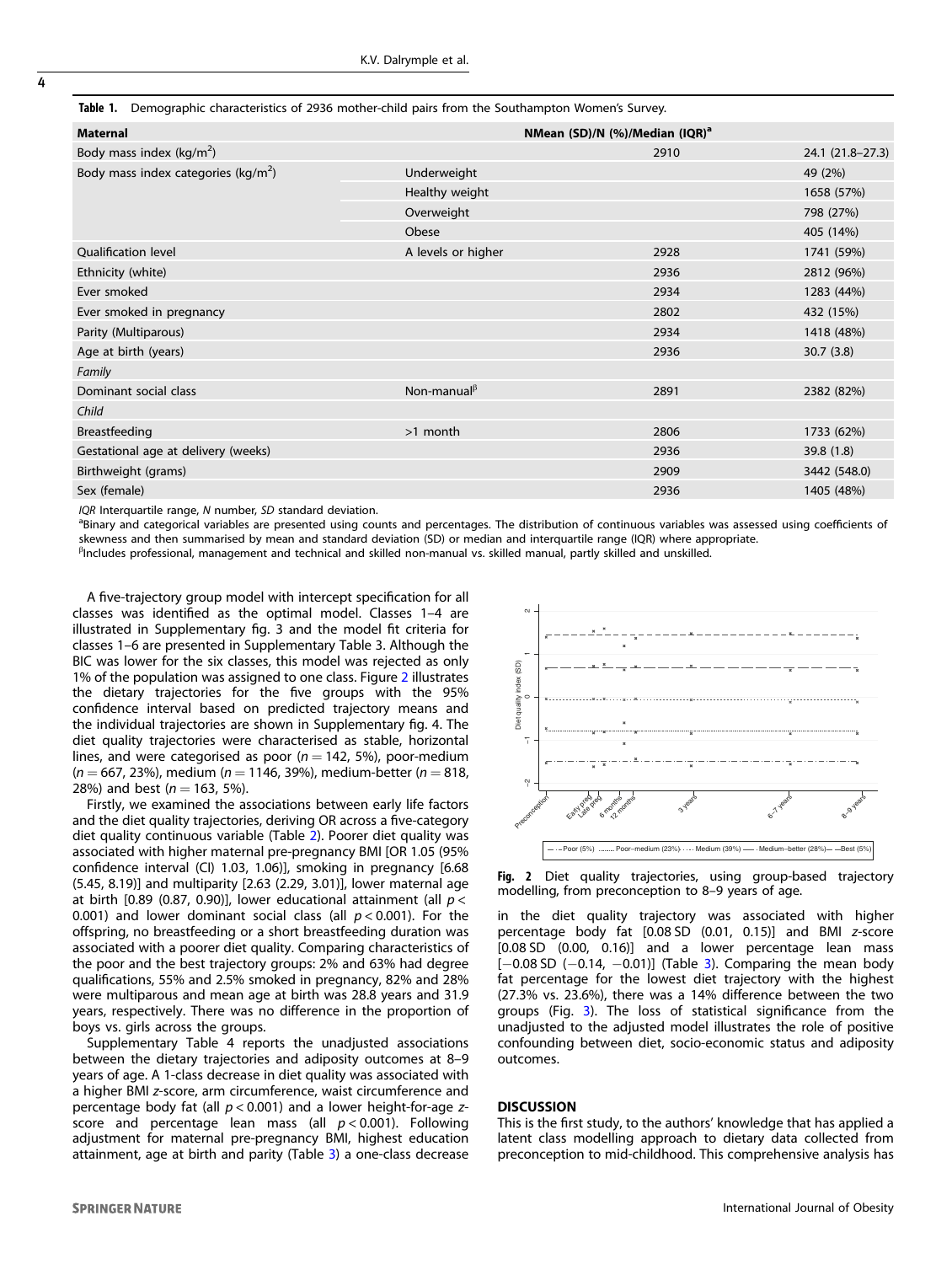<span id="page-4-0"></span>

| Table 2. Maternal and child demographic characteristics according to the five diet trajectories obtained using group-based trajectory modelling (n = 2963).                                    |                         |                                           |                            |                        |                                                                                                                                                                                                                                |                  |                                       |
|------------------------------------------------------------------------------------------------------------------------------------------------------------------------------------------------|-------------------------|-------------------------------------------|----------------------------|------------------------|--------------------------------------------------------------------------------------------------------------------------------------------------------------------------------------------------------------------------------|------------------|---------------------------------------|
| Trajectory group                                                                                                                                                                               |                         | Poor $(n = 142)$                          | Poor-medium<br>$(n = 667)$ | $(n = 1146)$<br>Medium | Medium-better<br>$(n = 818)$                                                                                                                                                                                                   | Best $(n = 163)$ | Odds ratio<br>$(95%$ CI) <sup>b</sup> |
| Maternal                                                                                                                                                                                       |                         | Mean (SD)/N (%)/Median (IQR) <sup>a</sup> |                            |                        |                                                                                                                                                                                                                                |                  |                                       |
| Body mass index (kg/m <sup>2</sup> )                                                                                                                                                           |                         | 24.2 (22.0-27.6)                          | 25.0 (22.2-28.9)           | 24.3 (22.1-27.4)       | 23.7 (21.7-26.3)                                                                                                                                                                                                               | 23.0 (21.2-25.6) | $1.05(1.03, 1.06)$ ***                |
| Body mass index categories<br>(kg/m <sup>2</sup> )                                                                                                                                             | Underweight             | 7 (5%)                                    | 13 (2%)                    | 16 (1%)                | 10 (1%)                                                                                                                                                                                                                        | 3(2%)            | 2.11(1.22, 3.64)                      |
|                                                                                                                                                                                                | Healthy weight          | (54%)<br>$\frac{1}{2}$                    | 322 (49%)                  | 637 (56%)              | 509 (63%)                                                                                                                                                                                                                      | 114 (70%)        |                                       |
|                                                                                                                                                                                                | Overweight              | (26%)<br>37                               | 194 (29%)                  | 316 (28%)              | 213 (26%)                                                                                                                                                                                                                      | 38 (23%)         | $1.30(1.12, 1.52)$ **                 |
|                                                                                                                                                                                                | Obese                   | (15%)                                     | 131 (20%)                  | 164 (14%)              | 81 (10%)                                                                                                                                                                                                                       | 8 (5%)           | $1.96(1.61, 2.38)$ ***                |
| Qualification level                                                                                                                                                                            | A levels or higher      | (19%)<br>27                               | 228 (34%)                  | 673 (59%)              | 668 (82%)                                                                                                                                                                                                                      | 145 (90%)        | $0.19(0.16, 0.22)$ ***                |
| Ethnicity (white)                                                                                                                                                                              |                         | (98%)<br>139                              | 655 (98%)                  | 1098 (96%)             | 768 (94%)                                                                                                                                                                                                                      | 152 (93%)        | $2.10(1.52, 2.90)$ ***                |
| Ever smoked                                                                                                                                                                                    |                         | (70%)<br>99                               | 385 (58%)                  | 480 (42%)              | 274 (33%)                                                                                                                                                                                                                      | 45 (27%)         | 2.26 (1.97, 2.59)***                  |
| Ever smoked in pregnancy                                                                                                                                                                       |                         | (55%)<br>77                               | 194 (30%)                  | 128 (12%)              | 29 (4%)                                                                                                                                                                                                                        | 4 (2%)           | $6.68$ $(5.45, 8.19)$ ***             |
| Parity (multiparous)                                                                                                                                                                           |                         | 116 (82%)                                 | 428 (64%)                  | 533 (47%)              | 295 (36%)                                                                                                                                                                                                                      | 46 (28%)         | $2.63$ $(2.29, 3.01)$ ***             |
| Age at birth (years)                                                                                                                                                                           |                         | 28.8 (4.2)                                | 29.6 (4.1)                 | 30.6 (3.7)             | 31.8(3.4)                                                                                                                                                                                                                      | 31.9(3.2)        | $0.89(0.87, 0.90)$ ***                |
| Family                                                                                                                                                                                         |                         |                                           |                            |                        |                                                                                                                                                                                                                                |                  |                                       |
| Dominant social class                                                                                                                                                                          | Non-manual <sup>ß</sup> | (55%)<br>79                               | 475 (73%)                  | 951 (84%)              | 729 (91%)                                                                                                                                                                                                                      | 148 (91%)        | $0.34(0.28, 0.41)$ ***                |
| Child                                                                                                                                                                                          |                         |                                           |                            |                        |                                                                                                                                                                                                                                |                  |                                       |
| Breastfeeding                                                                                                                                                                                  | >1 month                | (19%)<br>26                               | 274 (42%)                  | 694 (63%)              | 605 (79%)                                                                                                                                                                                                                      | 134 (88%)        | $0.24$ $(0.21, 0.29)$ ***             |
| Gestational age at delivery (weeks)                                                                                                                                                            |                         | 39.5 (2.0)                                | 39.6 (1.9)                 | 39.8 (1.8)             | 39.8 (1.8)                                                                                                                                                                                                                     | 40.0 (1.4)       | $0.96$ $(0.92, 0.99)$                 |
| Birthweight (grams)                                                                                                                                                                            |                         | 3259.2 (572.9)                            | 3445.5 (585.3)             | 3447.9 (537.8)         | 3457.3 (534.3)                                                                                                                                                                                                                 | 3479.6 (477.6)   | 1.00 (1.00, 1.00)                     |
| Sex (female)                                                                                                                                                                                   |                         | (47%)<br>67                               | 299 (45%)                  | 554 (48%)              | 412 (50%)                                                                                                                                                                                                                      | 73 (45%)         | 0.90 (0.79, 1.03)                     |
| apierant control include an ancorator both chine section in a control include<br>IQR Interquartile range, N number, SD standard deviation.<br>*** $p < 0.001$ ; ** $p < 0.01$ ; * $P < 0.05$ . |                         |                                           |                            |                        | reserves to the life of the contrast of the contrast of the contrast of the contrast of the contrast of the contrast of the contrast of the contrast of the contrast of the contrast of the contrast of the contrast of the co |                  |                                       |

Binary and categorical variables are presented using counts and percentages. The distribution of continuous variables was assessed using coefficients of skewness and then summarised by mean and standard aBinary and categorical variables are presented using counts and percentages. The distribution of continuous variables was assessed using coefficients of skewness and then summarised by mean and standard deviation or median and interquartile range where appropriate.

deviation or median and interquartile range where appropriate.<br><sup>b</sup>Ordered logistic regression was used to assess the relationship between the demographic variables and the five trajectories on a continuous scale, the odds bOrdered logistic regression was used to assess the relationship between the demographic variables and the five trajectories on a continuous scale, the odds ratio refers to membership of a lower diet trajectory. βIncludes professional, management and technical and skilled non-manual vs. skilled manual, partly skilled and unskilled.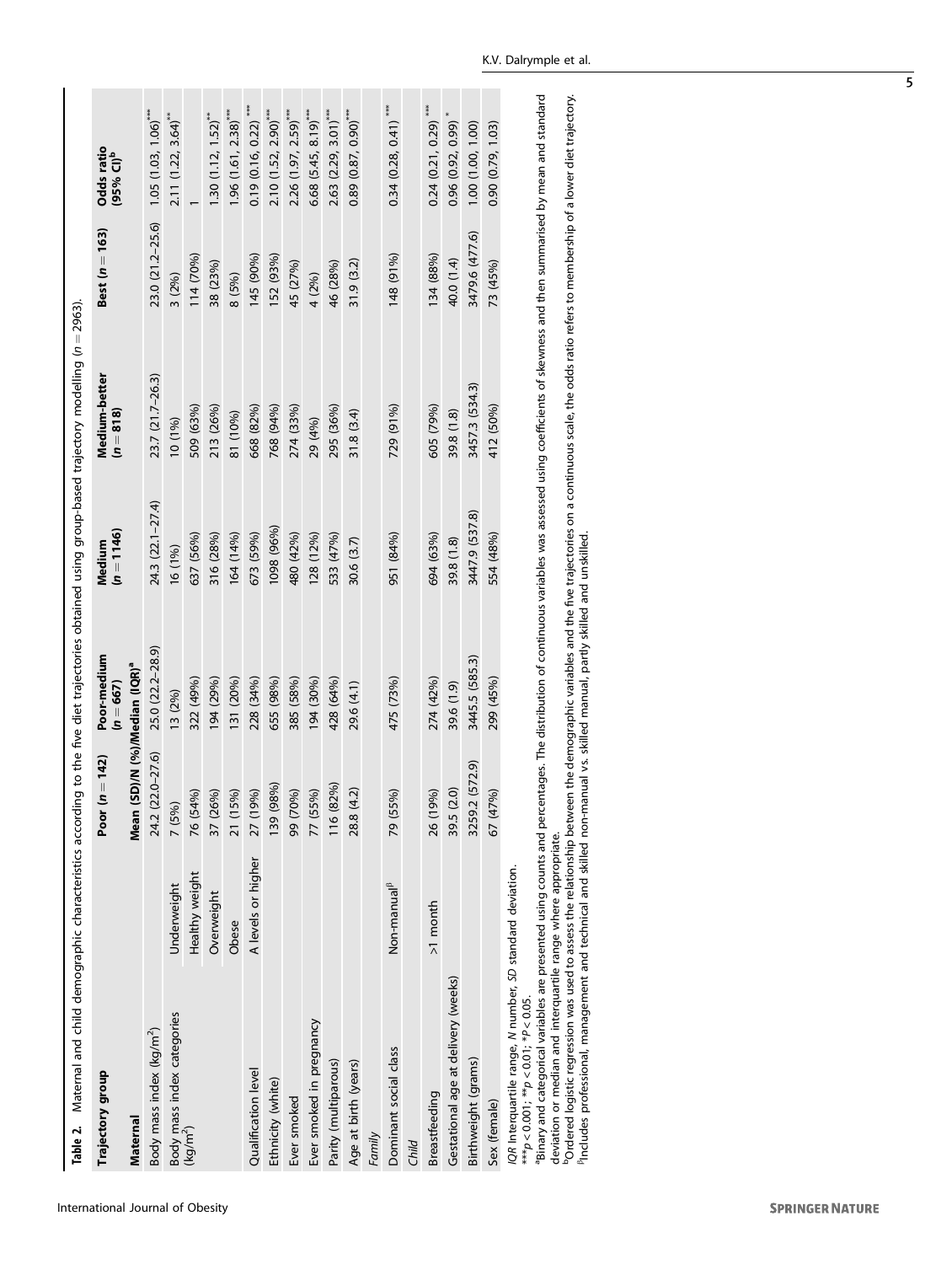<span id="page-5-0"></span>Table 3. Adjusted associations between the five dietary trajectories and adiposity z-scores at 8–9 year of age in children from the Southampton Women's Survey.

| <b>Outcome</b>              | Poor<br>$(n=47)$                                  | Poor-medium<br>$(n = 249)$       | <b>Medium</b><br>$(n = 484)$ | <b>Medium-better</b><br>$(n = 357)$ | <b>Best</b><br>$(n=79)$ | β-trend                             |
|-----------------------------|---------------------------------------------------|----------------------------------|------------------------------|-------------------------------------|-------------------------|-------------------------------------|
|                             | Regression coefficients (95% confidence interval) |                                  |                              |                                     |                         |                                     |
| BMI for age <sup>a</sup>    | $0.26$ (-0.16, 0.68)                              | $0.33$ (0.02, 0.63) <sup>*</sup> | $0.25$ (-0.03, 0.52)         | $0.17$ (-0.10, 0.44)                | Ref                     | $0.08$ (0.00, 0.16) <sup>*</sup>    |
| Height for age <sup>a</sup> | $0.07$ (-0.31, 0.45)                              | $-0.19$ ( $-0.46$ , 0.09)        | $-0.05$ ( $-0.30$ , 0.19)    | $0.05$ (-0.19, 0.29)                | Ref                     | $-0.06$ ( $-0.13$ , 0.01)           |
| Weight for age <sup>a</sup> | $0.17$ (-0.23, 0.57)                              | $0.10$ (-0.18, 0.38)             | $0.12$ (-0.14, 0.38)         | $0.13$ (-0.13, 0.38)                | Ref                     | $0.01$ (-0.06, 0.09)                |
| Arm circumference           | $0.18$ (-0.19, 0.54)                              | $0.24$ (-0.02, 0.50)             | $0.20$ (-0.03, 0.44)         | $0.17$ (-0.07, 0.40)                | Ref                     | $0.05$ (-0.02, 0.11)                |
| Waist circumference         | $0.23$ (-0.14, 0.61)                              | $0.14 (-0.12, 0.41)$             | $-0.09$ ( $-0.15$ , 0.33)    | $0.07$ (-0.17, 0.30)                | Ref                     | $0.05$ (-0.02, 0.11)                |
| DXA outcomes                |                                                   |                                  |                              |                                     |                         |                                     |
| Total body fat              | $0.26$ (-0.13, 0.64)                              | $0.18$ (-0.10, 0.67)             | $0.13$ (-0.13, 0.38)         | $0.09$ (-0.16, 0.34)                | Ref                     | $0.06$ (-0.02, 0.13)                |
| Percentage body fat         | $0.27$ (-0.10, 0.64)                              | $0.22$ (-0.05, 0.49)             | $0.11$ (-0.13, 0.35)         | $0.04$ (-0.20, -0.27)               | Ref                     | $0.08$ $(0.01, 0.15)^T$             |
| Total lean                  | $0.09$ (-0.32, 0.50)                              | $-0.01$ ( $-0.30$ , 0.29)        | $0.12$ (-0.15, 0.39)         | $0.18$ (-0.10, 0.44)                | Ref                     | $-0.03$ ( $-0.11$ , 0.04)           |
| Percentage lean             | $-0.27$ ( $-0.63$ , 0.10)                         | $-0.21$ ( $-0.48$ , 0.05)        | $-0.10$ ( $-0.34$ , 0.14)    | $-0.04$ ( $-0.27$ , 0.20)           | Ref                     | $-0.08$ (-0.14, -0.01) <sup>*</sup> |
|                             |                                                   |                                  |                              |                                     |                         |                                     |

All outcomes are adjusted for maternal pre-pregnancy BMI, maternal highest education attainment, maternal age at birth and parity. The DXA and circumferences outcomes have also been adjusted for child sex and age at the 8–9-year visit.

BMI Body mass index, DXA dual energy x-ray absorptiometry.

 $*$ *p* < 0.05.

aWHO z-scores were calculated using the WHO standards which are age and sex standardised [\[18\]](#page-7-0). The DXA and circumferences outcomes have been normalised using Fisher–Yates transformation. All regression coefficients represent the relative change in the standard deviation of the outcome per 1-category decrease in the diet trajectory.



#### Trajectory categories

Fig. 3 Adjusted means (and 95% CI) for offspring outcomes at 8-9 years of age. All outcomes were adjusted for maternal BMI, parity, highest maternal education attainment and maternal age. Percentage body fat and lean mass were also adjusted for offspring sex and age. Trajectory categories:  $1 =$  poor,  $2 =$  poor-medium,  $3 =$  medium,  $4 =$  medium-better,  $5 =$  best.

described trajectories of diet quality across early life and explored associations between these trajectories and socio-demographic factors and adiposity outcomes at 8–9 years of age. We found that diet quality trajectories are stable from before pregnancy in the mothers to age 8–9 years in the child, and a poorer trajectory is associated with maternal socio-demographic factors including lower educational attainment, lower age at birth, higher BMI and smoking. Independently of maternal pre-pregnancy BMI, highest education attainment, age at birth and parity, a sustained poorer diet quality was associated with higher adiposity outcomes in the child at age 8–9-years.

Over recent years, several modelling approaches have been developed to identify longitudinal latent classes within a population [\[15\]](#page-7-0). These methodologies have frequently been applied to developmental [[30](#page-7-0)] and early life growth data [\[36\]](#page-7-0). However, longitudinal dietary intake analyses tend to focus on average trajectories over time [[37](#page-7-0)] and are normally limited by two- to three waves of data [[38](#page-7-0)]. Previously in the SWS cohort, we have taken an approach to convert the continuous dietary indicator into thirds at each assessment point [\[28\]](#page-7-0). This categorical variable was then summed across all time points to create an overall diet quality score and showed that a poor diet quality tracks across early-life and continued exposure to a

poor diet quality from 6 months to 6 years of age was associated with higher fat mass. We have advanced these prior analyses in this study by including maternal preconception and antenatal diet quality to investigate the earliest dietary exposures of the child. In addition, the analyses in the current study describe changes in diet quality over time, which offers new insights into identifying timepoints and subgroups for nutritional interventions.

Our findings clearly illustrate the relationships between several maternal socio-demographic characteristics and diet quality across early life. Family social class, maternal education, smoking status in pregnancy and no breastfeeding or a shorter breastfeeding duration showed the strongest associations with early life diet trajectory. These findings are consistent with existing evidence which shows that unhealthy lifestyle behaviours, such as smoking, poor nutrition and short breastfeeding duration are inversely associated with socioeconomic position [[39](#page-7-0)]. Poorer offspring dietary patterns have also consistently been associated with lower levels of maternal educational attainment [\[40](#page-7-0)]. It is important to identify population groups at risk of poor diet quality, so that interventions during the lifecourse can be targeted appropriately [[41\]](#page-7-0). An additional consideration, which is well documented in the literature, is the relationship between socioeconomic inequalities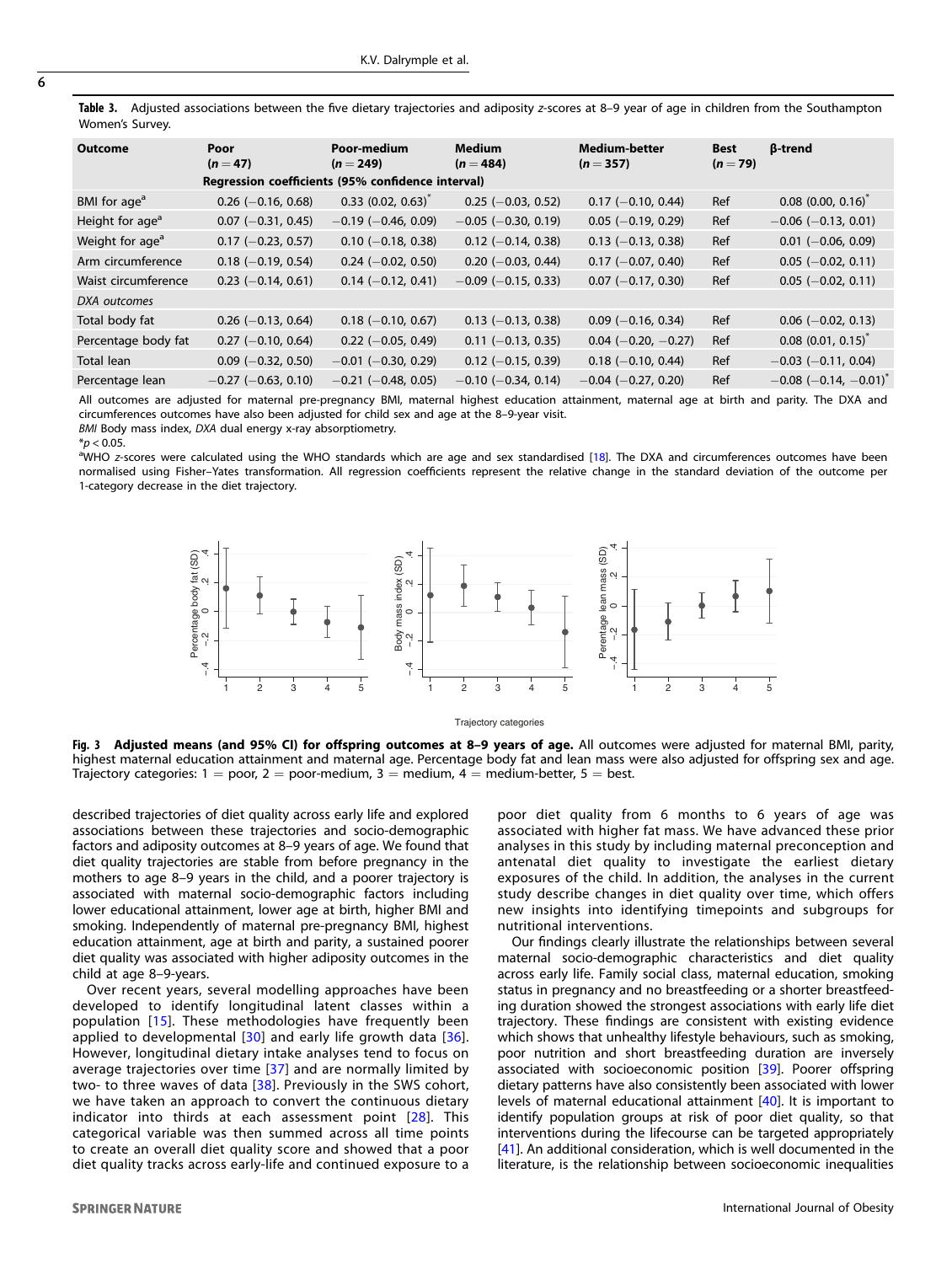<span id="page-6-0"></span>and clustering of unhealthy behaviours, including the food environment and the development of adverse health outcomes [\[42,](#page-7-0) [43\]](#page-7-0). Our findings support the need to enact effective and appropriate nutrition interventions to promote longer term health outcomes, particularly among families from socially deprived backgrounds [[41](#page-7-0)].

Continued exposure to a poor diet quality from preconception to mid-childhood was associated with higher adiposity in the child. We also observed a 14% difference in percentage fat mass between the lowest and the highest dietary trajectories. Several cohort studies have reported relationships between poor diet quality in early life and measures of childhood obesity [[44](#page-7-0), [45\]](#page-7-0). Furthermore, there is evidence to suggest that dietary behaviours established in childhood track into adolescence and adulthood [[46](#page-7-0)]. Viewed collectively, these research findings suggest that mothers who consume a diet of poorer quality are likely to have children who follow a poor diet quality trajectory into later life and are potentially at greater risk of developing overweight/obesity throughout the lifecourse. Therefore, our data support intervening in the earliest stages of the life-course, ideally before conception, to lower the risk of a child developing obesity [9, [47](#page-7-0)].

There is a growing awareness within the academic and public health communities of the impact maternal preconception health has on offspring outcomes [[48\]](#page-7-0). Smoking status, alcohol intake and poor dietary intake, including inadequate micronutrient status, have all been associated with adverse maternal and childhood outcomes [9, [49](#page-7-0)]. However, despite this increasing awareness, recognition of the importance of the preconception period remains low amongst the general public and healthcare professionals [\[48\]](#page-7-0). Results from this study provide additional evidence of the tracking of diet quality from preconception through to mid-childhood. This observation highlights the need for public health interventions in the years and months leading up to conception. Policy measures which support improvements in diet quality across populations preconceptionally could have continued benefits across the antenatal period and impact on the offspring diet [\[50\]](#page-7-0).

#### Strengths and limitations

This study has several strengths, notably that the data presented are from a large longitudinal mother-child cohort with information collected from multiple assessment points across early life. SWS is currently the only European cohort where data have been collected prospectively in the mother before conception. The study includes comprehensive family, environmental and anthropometric data, as well as DXA as a recognised measure of adiposity [[51](#page-7-0)]. Due to the detailed data collection, SWS provides an opportunity to explore the relationship between maternal and offspring dietary intake and the relationship with childhood adiposity. Limitations include attrition of the study population; this is a common feature of cohort studies and may result in selection bias and collider bias [[52](#page-7-0)]. The observational study design is limited by residual confounding and may have resulted in over-estimation of reported effect sizes. In addition, dietary intake was assessed using FFQs; this type of methodology has been associated with recall bias [[53](#page-7-0)]. A further limitation of the dietary analysis, for the SWS we used several different FFQs as these were age specific. Therefore, in our present analysis we used natural scores. However, future studies, if they use the same FFQ at all timepoints, would be able to use the applied scores which would have a constant score at each time point. In relating classes to outcomes, uncertainty in class membership has not been accounted for. This could be addressed using the BCH method [[54](#page-7-0)] but a limitation of Stata is that the BCH method cannot be employed after a GBTM. A limitation of GBTM is that assumes no inter-individual differences in change within class, therefore the error variance is assumed to be the same for all classes and all time points [\[30\]](#page-7-0). Growth mixture modelling (GMM) is another latent class modelling technique which provides greater flexibility as it allows for a varying covariance structure within each class. As part of a sensitivity analysis, we compared the GBTM output for the five class model to the

corresponding output using GMM and there was a strong agreement between these two methods (Spearman's correla $tion = 0.98$ ). Finally, we chose the 'best' group as the reference category as this group reflects a high diet quality which will aid interpretation of the findings. However this group does have a low participant number, and this may widen confidence intervals for the estimates for the other groups.

#### Conclusion

Childhood obesity is arguably one of the biggest challenges for public health. Excess weight gain in early life has a significant impact on short and long-term health outcomes, including the development of type 2 diabetes, cardiovascular and lung disease and some forms of cancer. This work has shown that diet quality tracks from the preconception period in the mother to mid-childhood in the offspring, and a poorer diet quality was associated with lower family social class. Furthermore, continued exposure to a poor diet across early life was also associated with higher adiposity in the child. These findings have the potential to inform targeted public health strategies focused on reducing rates of childhood obesity; and include recommendations for providing families from socially deprived backgrounds with tailored interventions. Targeted strategies during the preconception period, alongside population interventions to improve diet more generally, may provide opportunities to promote positive dietary changes in the mother and subsequently the child, therefore reducing the risk of the child developing obesity in early life.

#### **REFERENCES**

- 1. Koletzko B, Fishbein M, Lee WS, Moreno L, Mouane N, Mouzaki M, et al. Prevention of Childhood Obesity: A Position Paper of the Global Federation of International Societies of Paediatric Gastroenterology, Hepatology and Nutrition (FISPGHAN). J Pediatr Gastroenterol Nutr. 2020;70:702–10.
- 2. NCD Risk Factor Collaboration (NCD-RisC). Worldwide trends in body-mass index, underweight, overweight, and obesity from 1975 to 2016: a pooled analysis of 2416 population-based measurement studies in 128·9 million children, adolescents, and adults. Lancet Lond Engl. 2017;390: 2627–42.
- 3. National Child Measurement Programme. Executive summary: learning from local authorities with downward trends in childhood obesity. GOV.UK. [https://www.](https://www.gov.uk/government/publications/national-child-measurement-programme-childhood-obesity/executive-summary-learning-from-local-authorities-with-downward-trends-in-childhood-obesity) [gov.uk/government/publications/national-child-measurement-programme](https://www.gov.uk/government/publications/national-child-measurement-programme-childhood-obesity/executive-summary-learning-from-local-authorities-with-downward-trends-in-childhood-obesity)[childhood-obesity/executive-summary-learning-from-local-authorities-with](https://www.gov.uk/government/publications/national-child-measurement-programme-childhood-obesity/executive-summary-learning-from-local-authorities-with-downward-trends-in-childhood-obesity)[downward-trends-in-childhood-obesity](https://www.gov.uk/government/publications/national-child-measurement-programme-childhood-obesity/executive-summary-learning-from-local-authorities-with-downward-trends-in-childhood-obesity) (accessed 28 Jun 2021).
- 4. Geserick M, Vogel M, Gausche R, Lipek T, Spielau U, Keller E, et al. Acceleration of BMI in Early Childhood and Risk of Sustained Obesity. N Engl J Med. 2018;379:1303–12.
- 5. Ward ZJ, Long MW, Resch SC, Giles CM, Cradock AL, Gortmaker SL. Simulation of Growth Trajectories of Childhood Obesity into Adulthood. N Engl J Med. 2017;377:2145–53.
- 6. Hruby A, Manson JE, Qi L, Malik VS, Rimm EB, Sun Q, et al. Determinants and Consequences of Obesity. Am J Public Health. 2016;106:1656–62.
- 7. World Health Organisation. Report of the Commission on Ending Childhood Obesity. Geneva, 2016 <http://www.who.int/end-childhood-obesity/en/> (accessed 9 Mar 2018).
- 8. Ambrosini GL. Childhood dietary patterns and later obesity: a review of the evidence. Proc Nutr Soc. 2014;73:137–46.
- 9. Stephenson J, Heslehurst N, Hall J, Schoenaker DAJM, Hutchinson J, Cade JE, et al. Before the beginning: nutrition and lifestyle in the preconception period and its importance for future health. Lancet Lond Engl. 2018;391:1830–41.
- 10. Martin CL, Siega-Riz AM, Sotres-Alvarez D, Robinson WR, Daniels JL, Perrin EM, et al. Maternal Dietary Patterns during Pregnancy Are Associated with Child Growth in the First 3 Years of Life. J Nutr. 2016;146:2281–8.
- 11. Rito AI, Buoncristiano M, Spinelli A, Salanave B, Kunešová M, Hejgaard T, et al. Association between Characteristics at Birth, Breastfeeding and Obesity in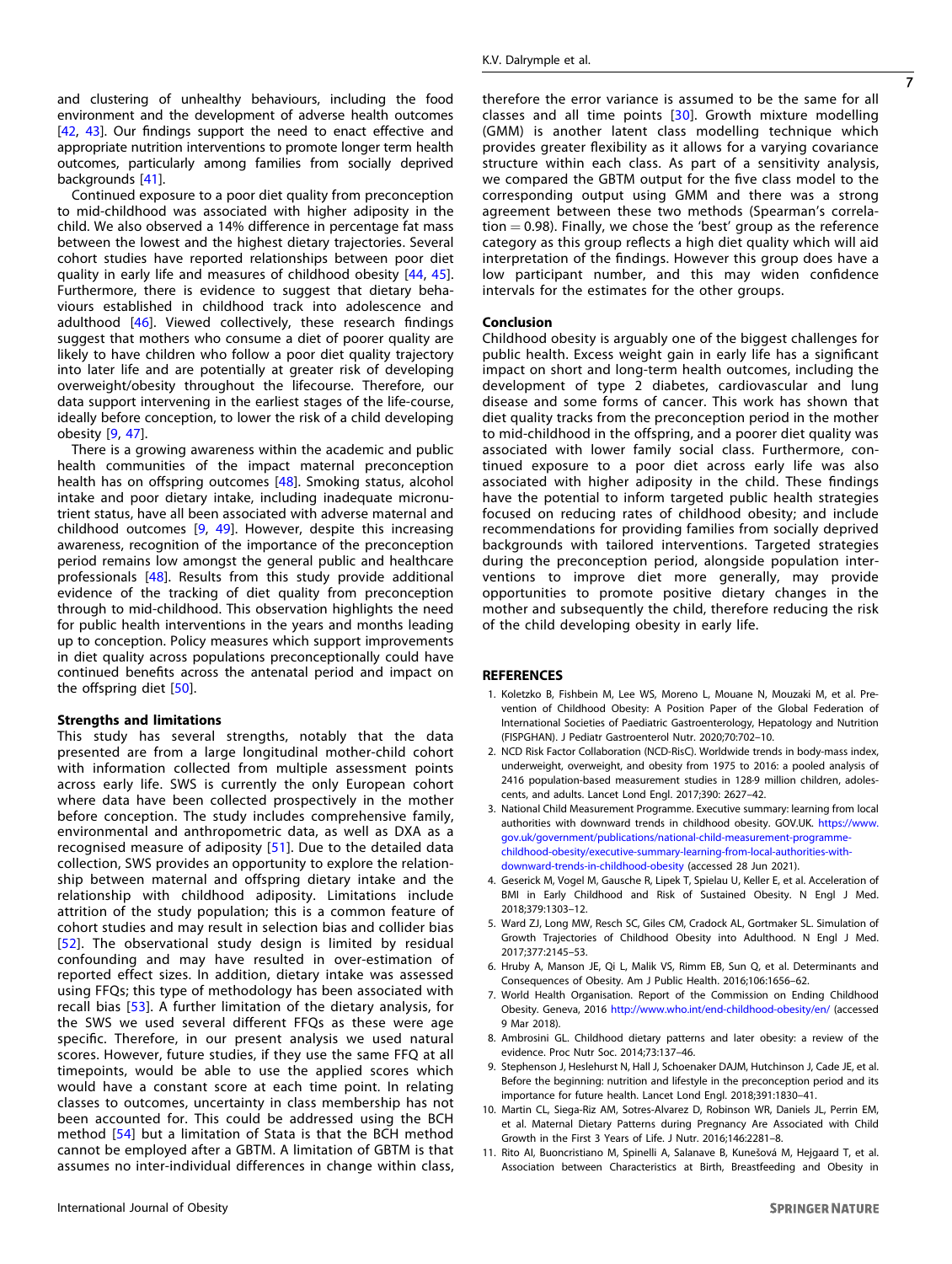<span id="page-7-0"></span>22 Countries: The WHO European Childhood Obesity Surveillance Initiative – COSI 2015/2017. Obes Facts. 2019;12:226–43.

- 12. Fogel A, McCrickerd K, Aris IM, Goh AT, Chong Y-S, Tan KH, et al. Eating behaviors moderate the associations between risk factors in the first 1000 days and adiposity outcomes at 6 years of age. Am J Clin Nutr. 2020;111:997–1006.
- 13. Fernández-Alvira JM, Bammann K, Eiben G, Hebestreit A, Kourides YA, Kovacs E, et al. Prospective associations between dietary patterns and body composition changes in European children: the IDEFICS study. Public Health Nutr. 2017;20:3257–65.
- 14. De Cosmi V, Scaglioni S, Agostoni C. Early Taste Experiences and Later Food Choices. Nutrients. 2017;9:107.
- 15. van der Nest G, Lima Passos V, Candel MJJM, van Breukelen GJP. An overview of mixture modelling for latent evolutions in longitudinal data: Modelling approaches, fit statistics and software. Adv Life Course Res. 2020;43:100323.
- 16. Inskip HM, Godfrey KM, Robinson SM, Law CM, Barker DJ, Cooper C. Cohort profile: The Southampton Women's Survey. Int J Epidemiol. 2006;35:42–48.
- 17. Fisk CM, Crozier SR, Inskip HM, Godfrey KM, Cooper C, Roberts GC, et al. Breastfeeding and reported morbidity during infancy: findings from the Southampton Women's Survey. Matern Child Nutr. 2010;7:61–70.
- 18. Vidmar SI, Cole TJ, Pan H. Standardizing anthropometric measures in children and adolescents with functions for egen: Update. Stata J. 2013;13:366–78.
- 19. Robinson S, Godfrey K, Osmond C, Cox V, Barker D. Evaluation of a food frequency questionnaire used to assess nutrient intakes in pregnant women. Eur J Clin Nutr. 1996;50:302–8.
- 20. Jarman M, Fisk C, Ntani G, Crozier S, Godfrey K, Inskip H, et al. Assessing diets of 3 year old children: evaluation of a food frequency questionnaire. Public Health Nutr. 2014;17:1069–77.
- 21. Marriott L, Robinson S, Poole J, Borland S, Godfrey K, Law C, et al. What do babies eat? Evaluation of a food frequency questionnaire to assess the diets of infants aged 6 months. Public Health Nutr. 2008;11:751–6.
- 22. Marriott LD, Inskip HM, Borland SE, Godfrey KM, Law CM, Robinson SM, et al. What do babies eat? Evaluation of a food frequency questionnaire to assess the diets of infants aged 12 months. Public Health Nutr. 2009;12:967–72.
- 23. Johnson L, Mander A, Jones L, Emmett P, Jebb S. Energy-dense, low-fiber, high-fat dietary pattern is associated with increased fatness in childhood. Am J Clin Nutr. 2008;87. <https://doi.org/10.1093/ajcn/87.4.846>.
- 24. Crozier SR, Inskip HM, Barker ME, Lawrence WT, Cooper C, Robinson SM, et al. Development of a 20-item food frequency questionnaire to assess a 'prudent' dietary pattern among young women in Southampton. Eur J Clin Nutr. 2010;64:99–104.
- 25. Robinson SM, Crozier SR, Borland SE, Hammond J, Barker DJP, Inskip HM. Impact of educational attainment on the quality of young women's diets. Eur J Clin Nutr. 2004;58:1174–80.
- 26. Robinson S, Marriott L, Poole J, Crozier S, Borland S, Lawrence W, et al. Dietary patterns in infancy: the importance of maternal and family influences on feeding practice. Br J Nutr. 2007;98:1029–37.
- 27. Crozier SR, Robinson SM, Borland SE, Inskip HM. Dietary patterns in the Southampton Women's Survey. Eur J Clin Nutr. 2006;60:1391–9.
- 28. Okubo H, Crozier SR, Harvey NC, Godfrey KM, Inskip HM, Cooper C, et al. Diet quality across early childhood and adiposity at 6 years: the Southampton Women's Survey. Int J Obes. 2015;39:1456–62.
- 29. Shaw S, Crozier S, Strömmer S, Inskip H, Barker M, Vogel C. Development of a short food frequency questionnaire to assess diet quality in UK adolescents using the National Diet and Nutrition Survey. Nutr J. 2021;20. [https://doi.org/10.1186/](https://doi.org/10.1186/s12937-020-00658-1) [s12937-020-00658-1](https://doi.org/10.1186/s12937-020-00658-1).
- 30. Nagin DS. Group-Based Trajectory Modeling: An Overview. Ann Nutr Metab. 2014;65:205–10.
- 31. Nagin DS, Odgers CL. Group-Based Trajectory Modeling in Clinical Research. Annu Rev Clin Psychol. 2010;6:109–38.
- 32. Louvet B, Gaudreau P, Menaut A, Genty J, Deneuve P. Longitudinal Patterns of Stability and Change in Coping across Three Competitions: A Latent Class Growth Analysis. J Sport Exercise Psychol. 2007;29:100–17.
- 33. van de Schoot R, Sijbrandij M, Winter SD, Depaoli S, Vermunt JK. The GRoLTS-Checklist: Guidelines for Reporting on Latent Trajectory. Studies Struct Equ Model Multidiscip J. 2017;24:451–67.
- 34. Nagin D. Group-Base Modeling of Development. London, England:Havard University Press;2005.
- 35. Armitage P, Berry G, Matthews J. Statistical Methods in Medical Research. 3rd ed. Oxford, United Kingdom:Blackwell Science Ltd;2002.
- 36. Crozier SR, Johnson W, Cole TJ, Macdonald-Wallis C, Muniz-Terrera G, Inskip HM, et al. A discussion of statistical methods to characterise early growth and its impact on bone mineral content later in childhood. Ann Hum Biol. 2019;46:17–26.
- 37. Goff LM, Huang P, Silva MJ, Bordoli C, Enayat EZ, Molaodi OR, et al. Associations of dietary intake with cardiometabolic risk in a multi-ethnic cohort: a longitudinal analysis of the Determinants of Adolescence, now young Adults, Social wellbeing and Health (DASH) study. Br J Nutr. 2019;121:1069–79.
- 38. Winpenny EM, Penney TL, Corder K, White M, van Sluijs EMF. Change in diet in the period from adolescence to early adulthood: a systematic scoping review of longitudinal studies. Int J Behav Nutr Phys Act. 2017;14:60.
- 39. McAndrew F, Thompson J, Fellows L, Large A, Speed M, Renfrew MJ. Infant feeding survey 2010. Leeds Health Soc Care Inf Cent. 2012. Version 1; 1–20.
- 40. Hidaka BH, Kerling EH, Thodosoff JM, Sullivan DK, Colombo J, Carlson SE. Dietary patterns of early childhood and maternal socioeconomic status in a unique prospective sample from a randomized controlled trial of Prenatal DHA Supplementation. BMC Pediatr. 2016;16:191.
- 41. McGill R, Anwar E, Orton L, Bromley H, Lloyd-Williams F, O'Flaherty M, et al. Are interventions to promote healthy eating equally effective for all? Systematic review of socioeconomic inequalities in impact. BMC Public Health. 2015;15:457.
- 42. Adams J, Mytton O, White M, Monsivais P. Why Are Some Population Interventions for Diet and Obesity More Equitable and Effective Than Others? The Role of Individual Agency. PLOS Med. 2016;13:e1001990.
- 43. Burgoine T, Forouhi N, Griffin S, Brage S, Wareham N, Monsivais P. Does neighborhood fast-food outlet exposure amplify inequalities in diet and obesity? A cross-sectional study. Am J Clin Nutr. 2016. [https://doi.org/10.3945/](https://doi.org/10.3945/ajcn.115.128132) [ajcn.115.128132](https://doi.org/10.3945/ajcn.115.128132).
- 44. Jennings A, Welch A, van Sluijs EMF, Griffin SJ, Cassidy A. Diet Quality Is Independently Associated with Weight Status in Children Aged 9–10 Years. J Nutr. 2011;141:453–9.
- 45. Flynn AC, Thompson JMD, Dalrymple KV, Wall C, Begum S, Pallippadan Johny J, et al. Childhood dietary patterns and body composition at age 6 years: the Children of SCOPE study. Br J Nutr. 2020;124:1–21.
- 46. Mikkilä V, Räsänen L, Raitakari OT, Pietinen P, Viikari J. Consistent dietary patterns identified from childhood to adulthood: the cardiovascular risk in Young Finns Study. Br J Nutr. 2005;93:923–31.
- 47. Barker M, Dombrowski S, Colbourn T, Fall C, Kriznik N, Lawrence W et al. Intervention strategies to improve nutrition and health behaviours before conception. Lancet Lond Engl. 2018;391. [https://doi.org/10.1016/S0140-6736\(18\)30313-1](https://doi.org/10.1016/S0140-6736(18)30313-1).
- 48. Stephenson J, Schoenaker D, Hinton W, Poston L,MM, Alwan N et al. A wake-up call for preconception health: a clinical review. Br J Gen Pract J R Coll Gen Pract. 2021;71. [https://doi.org/10.3399/bjgp21X715733.](https://doi.org/10.3399/bjgp21X715733)
- 49. Poston L, Caleyachetty R, Cnattingius S, Corvalán C, Uauy R, Herring S, et al. Preconceptional and maternal obesity: epidemiology and health consequences. Lancet Diabetes Endocrinol. 2016;4:1025–36.
- 50. Dalrymple KV, Tydeman FAS, Taylor PD, Flynn AC, O'Keeffe M, Briley AL, et al. Adiposity and cardiovascular outcomes in three-year-old children of participants in UPBEAT, an RCT of a complex intervention in pregnant women with obesity. Pediatr Obes. 2020;16:e12725.
- 51. Eisenmann JC, Heelan KA, Welk GJ. Assessing body composition among 3-to 8year-old children: Anthropometry, BIA, and DXA. Obes Res. 2004;12:1633-40.
- 52. Rohrer JM. Thinking Clearly About Correlations and Causation: Graphical Causal Models for Observational Data. Adv Methods Pract Psychol Sci. 2018;1:27–42.
- 53. Martínez ME, Marshall JR, Sechrest L. Invited commentary: Factor analysis and the search for objectivity. Am J Epidemiol. 1998;148:17–19.
- 54. Bray BC, Lanza ST, Tan X. Eliminating Bias in Classify-Analyze Approaches for Latent Class Analysis. Struct Equ Model Multidiscip J. 2015;22:1–11.

# ACKNOWLEDGEMENTS

We are grateful to the women of Southampton and their children who took part in these studies and the research nurses and other staff who collected and processed the data. KVD is funded by the MRC (grant number: MR/V005839/1). This work from the SWS was supported by grants from the Medical Research Council (MC\_UU\_12011/4), National Institute for Health Research Southampton Biomedical Research Centre, the University of Southampton and University Hospital Southampton National Health Service Foundation Trust, the European Union's Seventh Framework Programme (FP7/2007-2013), project EarlyNutrition (grant 289346) and European Union's Horizon 2020 research and innovation programme under grant agreement No 733206 (LifeCycle). KMG is supported by the National Institute for Health Research (NIHR Senior Investigator (NF-SI-0515-10042) and the NIHR Southampton Biomedical Research Centre) and the European Union (Erasmus  $+$ Programme ImpENSA 598488-EPP-1-2018-1-DE-EPPKA2-CBHE-JP) and KMG and MAH by the British Heart Foundation (RG/15/17/3174). Study participants were drawn from a cohort study funded by the Medical Research Council and the Dunhill Medical Trust.